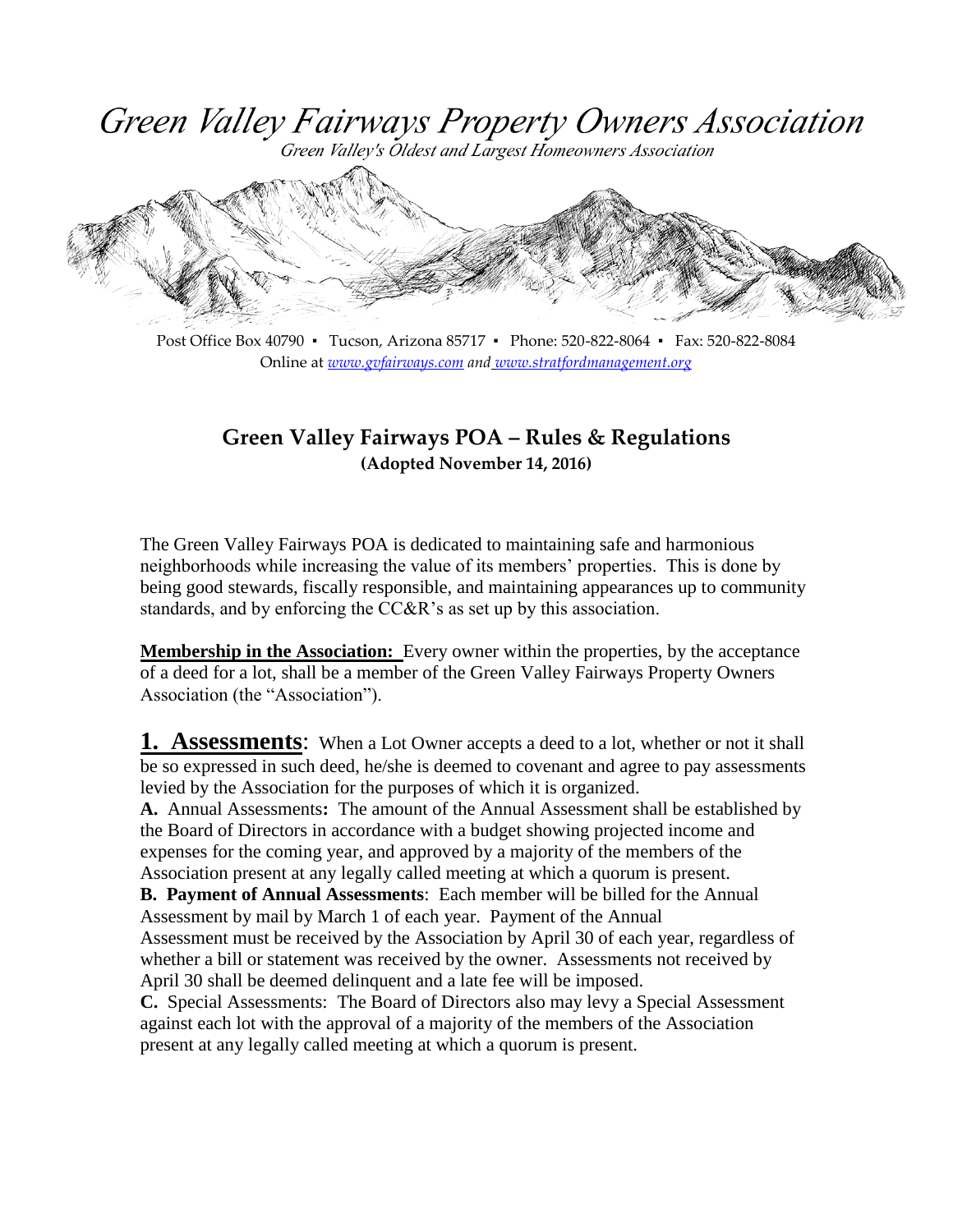**2. Age Restriction:** It is intended that the Properties shall be considered as housing for older persons as defined in the Fair Housing Amendments Act of 1988 and all subsequent applicable amendments to the Federal Fair Housing Act.

**A**. Each dwelling unit in the properties shall be occupied by at least one person 55 years of age or older.

**B**. No person who has not yet reached his/her  $18<sup>th</sup>$  birthday shall reside permanently in any dwelling unit. A resident shall be considered "permanent" if he/she resides within the properties for more than 30 days in any 12-month period.

**C**. The Board of Directors has the exclusive right to determine who is a resident or occupant for the purposes of determining compliance with this section.

**D.** The Board of Directors shall establish procedures to insure compliance with the State and Federal Fair Housing Acts, and any other legislation or governing regulations pertaining to this section.

**E.** If the occupant of a lot is 55 years of age or older and dies leaving a spouse or other co-inhabitant residing on the lot who is less than 55 years of age, that person may remain as an occupant. However, if the percentage of lots occupied by person who are 55 years of age or older falls below 80%, the foregoing exemption becomes null and void and such underage persons must leave the lot **within a period of 6 months from written notice from the Association.**

#### **F**. The Board may require a compliance form, signed by a notary public by one of the owners of the lot, attesting that no person under the age of 18 years resides permanently in the dwelling unit.

**3. Architectural Review:** Any and all exterior changes attached to the outside of the unit or not, require approval from the Architectural Committee. This includes but is not limited to: building, rebuilding, remodeling, painting, repainting, or erecting any building, wall, fence, coping (the top bricks on a wall; the edges to walls); driveway or any other structure whatsoever. Awnings, sun shades and other projections from a building also must receive approval of the Architectural Committee.

**A.** Two complete sets of plans and specifications of any proposed exterior modification on a lot shall be submitted to the Architectural Committee.

**B.** The Architectural Committee shall either approve or disapprove said plans and specifications within 30 days from the receipt thereof. If the Committee shall fail, in writing, to approve or disapprove such plans and specifications within 30 days after the delivery thereof to the Association, these plans shall be deemed denied unless the applicant has agreed, in writing, to an extension of time. Architectural Committee approvals shall expire 12 months after the date of approval unless a time extension is made in writing by the Architectural Committee.

**C.** The Architectural Committee shall have the right to disapprove any plans or specifications submitted to it as aforesaid if such plans and specifications are not in accordance with all of the provisions of the CC&R's or if, in the opinion of the Architectural Committee, the design or color scheme of the proposed building or other structure is not in harmony with the general surroundings of the subject lot or with the adjacent buildings or structures, or if the plans and specifications are incomplete.

**D**. All Architectural Committee approvals remain valid for one year and shall expire if the approved project has not been initiated. When construction begins, it must be completed with 60 days. Extensions need to be approved by the Architectural Committee.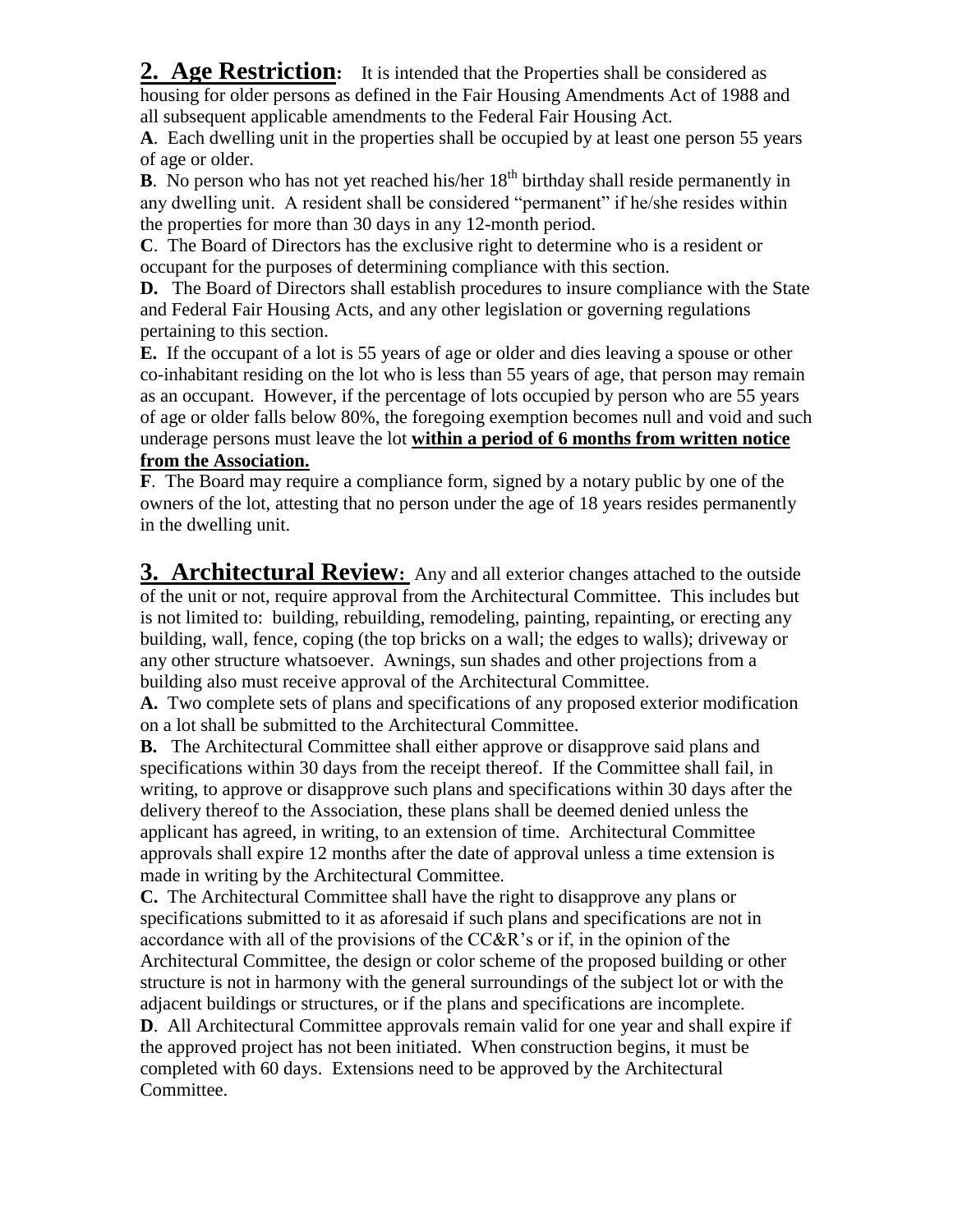## **4. Maintenance & Repairs**

**A.** A light for the purpose of general illumination, if installed in the front of a dwelling unit, must be kept on during all hours of darkness. All existing lights must be lit from dusk to dawn. Plant material should be pruned to not restrict the light onto the sidewalk. All exterior lighting must be in compliance with Pima County Outdoor Lighting Code. Light bulbs must be white in color with a "K" rating of less than 3500. All lights must be shielded and pointed in a down position. Solar powered lamp posts are allowed as long as the solar battery is a long life battery.

**B.** Lot owners shall be responsible for the proper maintenance and repair of their lots including the dwelling units and other structures constructed or erected on the lot. This includes removal of all weeds (including Desert Broom), and the trimming of all bushes and trees. Lots must be kept neat and tidy in appearance with no rotten wood, peeling paint, bare wood or debris, etc in the front, side or back yard.

**C**. All easements (including easements owned/operated by Pima County and/or any utility company) on or adjacent to a lot must be kept neat and clear of weeds, debris, trash or items to be disposed of as well as anything that may present a health or fire hazard. This includes the requirement to remove weeds from the edge of a lot to the middle of any adjoining utility easement (per County Ordinance).

**D.** All sidewalk and curb areas shall be maintained so as to provide ready access and safety to pedestrians. Trees shall be pruned so as to be no closer than one foot to sidewalk and curb edges and to provide head clearance on sidewalks and streets to a minimum of 6 feet 8 inches (6.8 feet). Shrubs shall be pruned to not extend past the edge of the sidewalk and curb edges.

**E.** No fence, wall, hedge, shrub or any other improvement shall be placed or permitted to remain on any corner lot if it obstructs vehicle sight lines.

**F**. If any owner fails to maintain or repair any portion of his/her lot, or any structures located thereon, including any wall, which he/she is obligated to maintain under the  $CC&R$ 's, the Association (by its agents or employees) shall have the right, but not the obligation, after 10 calendar days prior written notice, to enter upon such owner's lot to perform the maintenance and repairs not performed by the owner. The Board of Directors shall have the right, in its sole discretion, to determine the need for such maintenance, repair, or upkeep. The cost of any such work performed by or at the request of the Association shall be paid by the owner of the lot.

# **5. Use Restrictions**

**A. No Business Uses**: No gainful occupation, profession, trade or other non-residential use shall be conducted on the properties, except that an owner may carry on a "Home Occupation" as provided in Section 8.1 of the CC&R's.

**B. Animals**: The keeping of ordinary domestic pets is allowed. All owners of domestic pets must keep their animals on a leash when off the owner's property and clean up all droppings so as not to be offensive to other lot owners. No domestic pet shall be allowed to be a nuisance.

**C. Leasing Dwelling Units:** No room or rooms in any dwelling unit may be rented or leased to others by the lot owner. Renting or leasing of an entire lot is permitted as long as the tenant is in compliance with the Age Restriction Guidelines of the Fair Housing Act.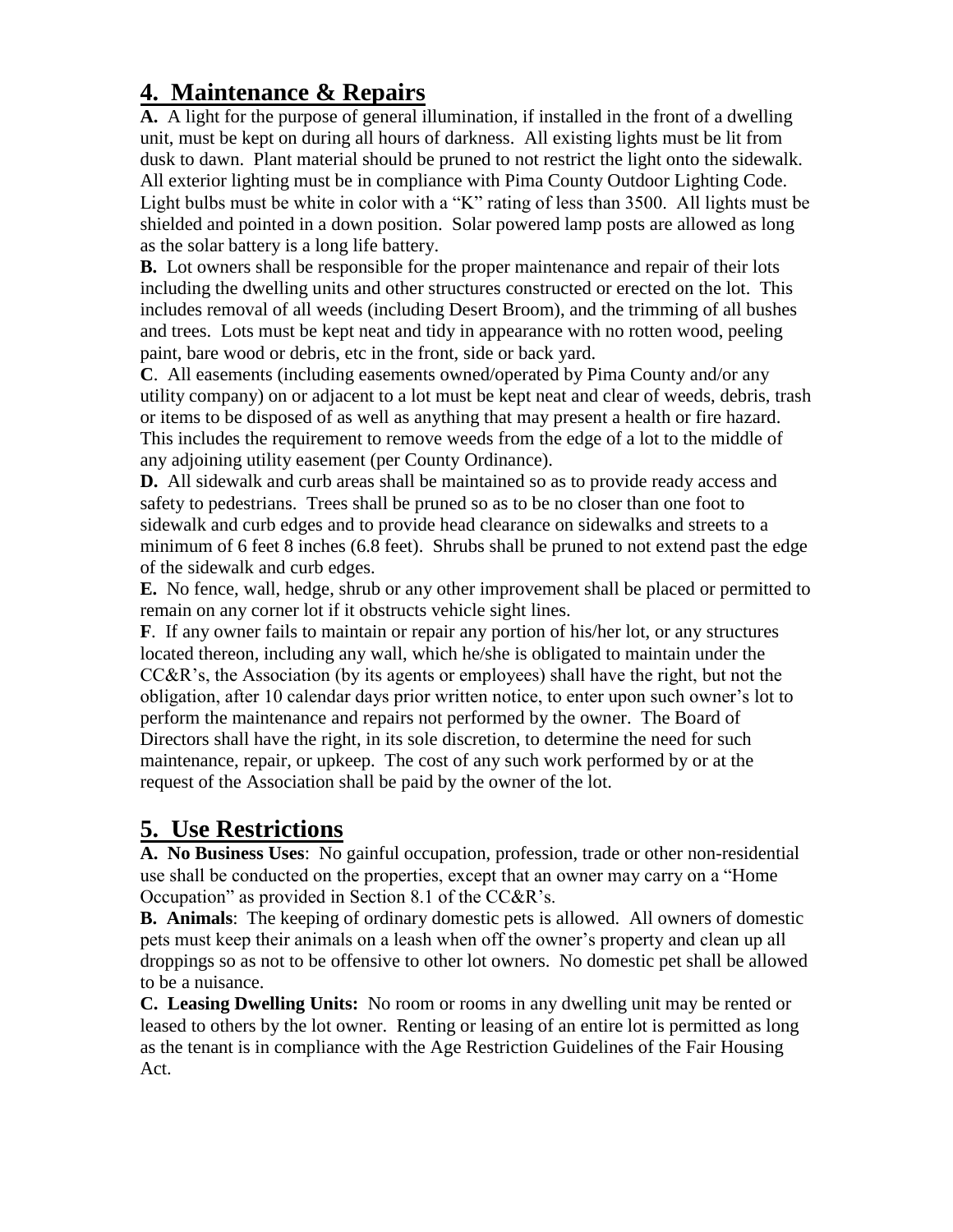**D. Nuisance:** No lot or open car port shall be used in whole or in part for the storage of rubbish nor for the storage of any property or item that will cause the lot to appear in an untidy or unclean condition. No obnoxious or offensive activity shall be carried on upon any lot nor shall anything be done, placed or stored which may become an annoyance or nuisance to the neighborhood or occasion any noise or odor which will or might disturb the peace, quiet, comfort or serenity of the occupants of surrounding properties. Every effort shall be made to conceal trash containers from the street and neighboring properties.

**E. Signs:** No billboards or advertising signs of any kind shall be placed on a lot or building other than For Rent or For Sale. For Rent or For Sale signs shall not be larger than two feet by three feet and commercially prepared. Also allowed are security company signs, "No Solicitation" and "Clean up after your Pet." Political signs are allowed but cannot be displayed earlier than 71 days before and removed no later than 10 days after an election.

**F. Temporary Buildings:** No temporary building or tent shall be placed upon any part of a lot. No residence placed or erected on any lot shall be occupied in any manner at any time prior to its being completed in accordance with approved plans.

## **6. Vehicles & Parking**

**A.** No recreational vehicle, boats, trailers or similar vehicle may be parked or stored anywhere on the property, including within a car port except as provided below:

 $\checkmark$  Recreational vehicles belonging to a lot owner, tenant or guest may be parked only on the driveway or the street immediately in front of the owner's lot for a period not to exceed 72 hours (the 72 hours begins when the RV is first parked at the property). A period of 48 hours must elapse between incidents. The recreational vehicle must have orange cones around it or reflectors; no drop cords or hoses may be run across the sidewalk from any vehicle; and no person may sleep overnight in any parked vehicle.

**B**. Any additional operating and registered passenger vehicle may be parked without a time limit next to the driveway outside the car port or garage but **not** in the front or back yard.

**C.** Vans must be able to enter and fit completely within the cover car port or garage in order for it be considered a passenger vehicle. A variance to this restriction will be given by the Board to accommodate a disability or professional need.

**D.** No vehicle may be parked on the strip between the street and sidewalk (court strip), or that obstructs the sidewalk, the driveway or a fire hydrant . With the exception from 502 S Abrego Dr to 808 S. Abrego Dr, and for this exception may not over hang the side walk or the curb and may not violate any other vehicle and parking rules or regulations. **E.** Commercial vehicles, including but not limited to pick-up type vehicles in excess of ¾ ton capacity with a length greater than 235 inches, may not be parked on any lot, driveway or street overnight.

**F**. Commercial vehicles are allowed to park during daylight hours only while directly providing services to the homeowner or to load/unload.

**G.** There shall be no **visible** vehicle repairs or storage or parking of inoperable or junk vehicles. Any vehicle that does not show current State registration will be considered inoperable.